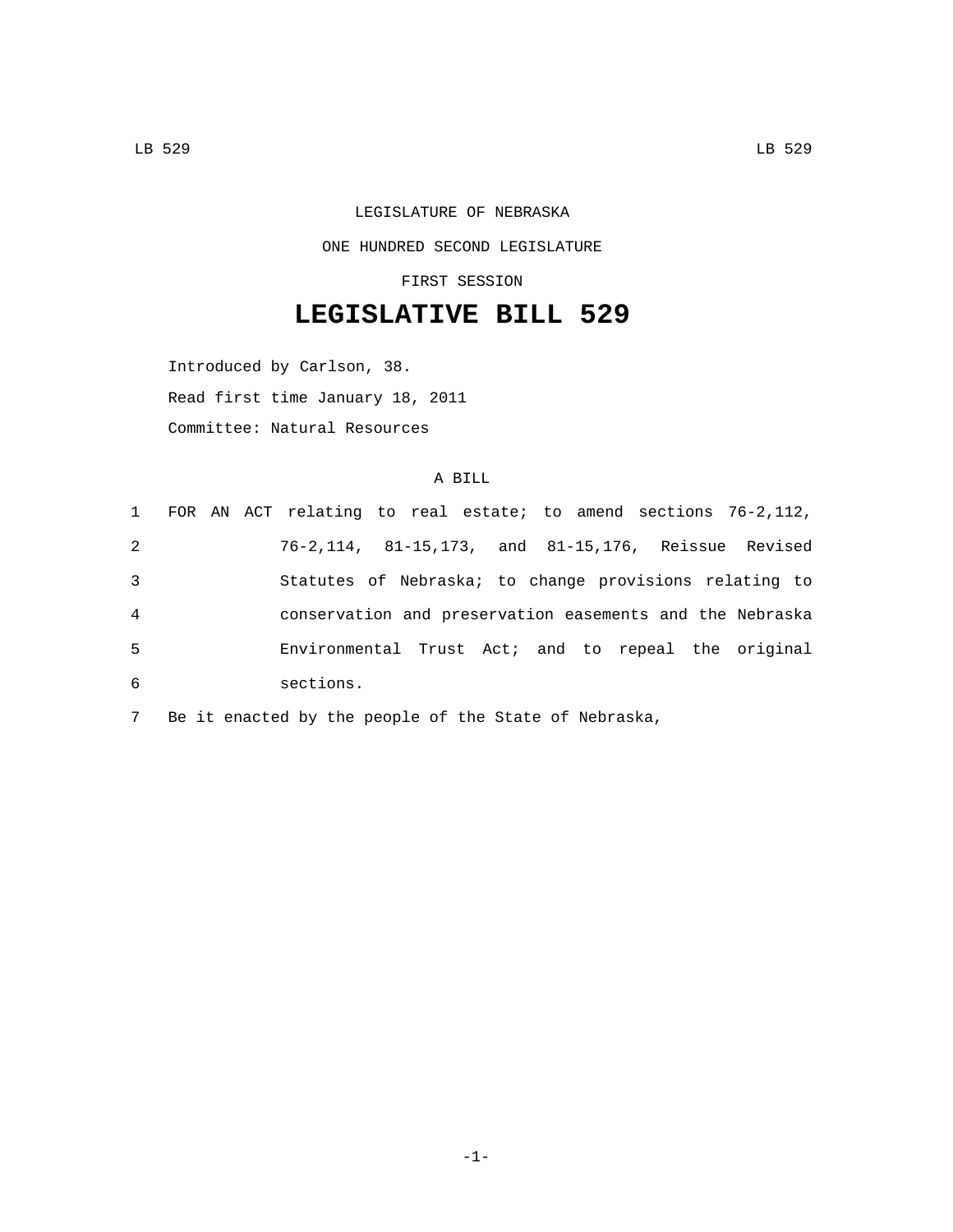Section 1. Section 76-2,112, Reissue Revised Statutes of 2 Nebraska, is amended to read:

 76-2,112 (1) A conservation or preservation easement shall be an interest in real property, created by an instrument in which the purpose for the easement is clearly stated. The instrument shall be filed, duly recorded, and indexed in the office of the register of deeds of the county in which the real property subject to the conservation or preservation easement is located.

 (2) No conveyance of a conservation or preservation easement shall be effective until accepted by the holder. At the same 11 time notice of the proposed conservation or preservation easement is given to the governing body, the proposed holder shall provide written notice of the proposed easement to the governing bodies of 14 all entities levying taxes on the property. Such notice shall be delivered by first-class mail and shall include a statement of the fiscal impact of changing the classification of the property or 17 removing it from the tax rolls.

 (3) In order to minimize conflicts with land-use planning, each conservation or preservation easement shall be approved by the appropriate governing body. Such approving body shall first refer the proposed acquisition to and receive comments from the local planning commission with jurisdiction over such property, which shall within sixty days of the referral provide such comments regarding the conformity of the proposed acquisition to comprehensive planning for the area. If such comments are not received within sixty

-2-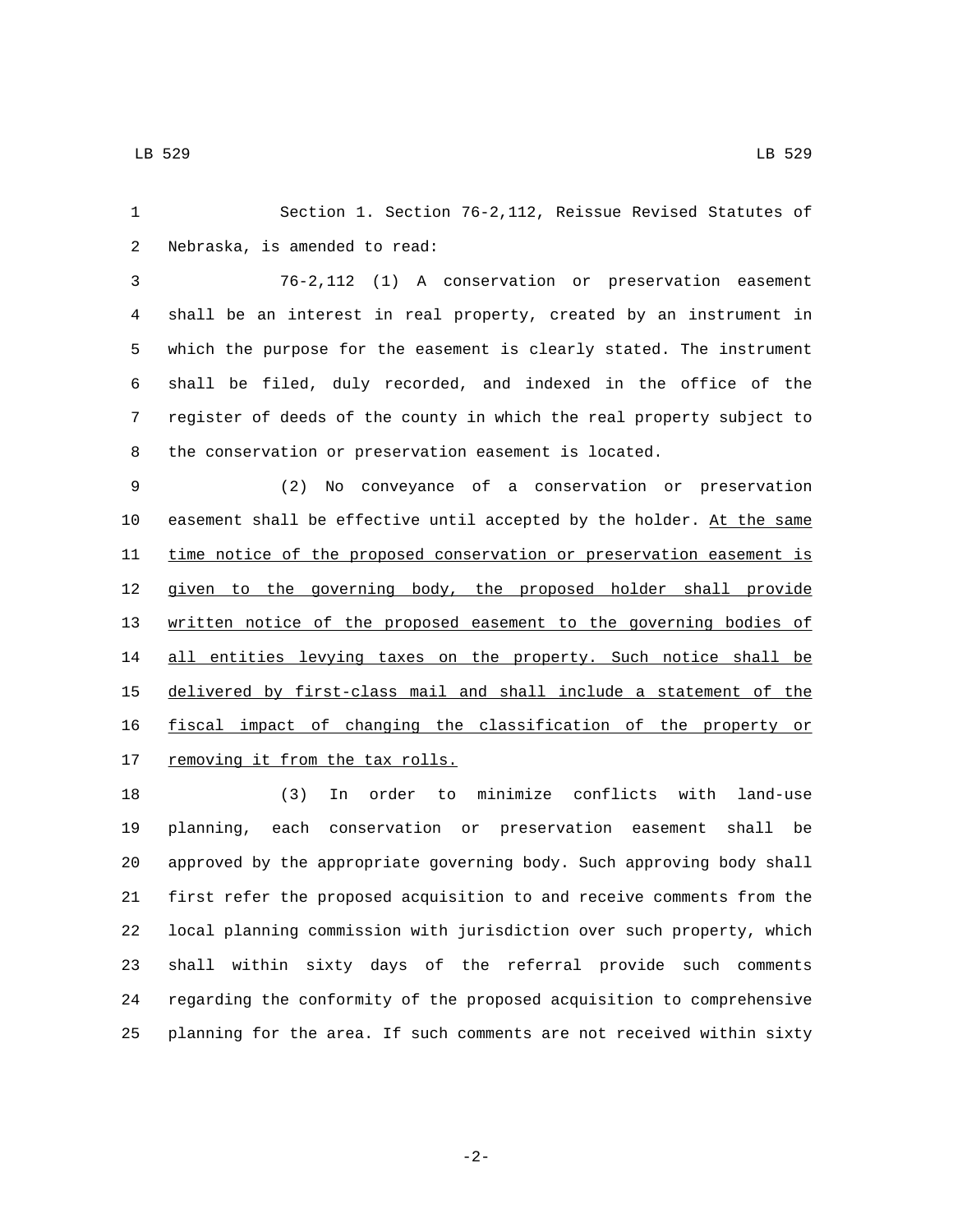days, the proposed acquisition shall be deemed approved by the local planning commission. If the property is located partially or entirely within the boundaries or zoning jurisdiction of a city or village, approval of the governing body of such city or village shall be required. If such property is located entirely outside the boundaries and zoning jurisdiction of any city or village, approval of the county board shall be required. If the property is located in the Niobrara scenic river corridor as defined in section 72-2006 and is not incorporated within the boundaries of a city or village, the Niobrara Council approval rather than city, village, or county approval shall be required. Approval of a proposed acquisition may be denied upon a finding by the appropriate governing body that the acquisition is not in the public interest when the easement is inconsistent with (a) a comprehensive plan for the area which had been officially adopted and was in force at the time of the conveyance, (b) any national, state, regional, or local program 17 furthering conservation or preservation,  $\theta r$  (c) any known proposal by 18 a governmental body for use of the land, or (d) the best interest of 19 the county.

 (4) Notwithstanding the provisions of subsection (3) of this section, the state, or any state agency or political subdivision other than a city, village, or county, may accept an easement after first referring the proposed acquisition to and receiving comments from the local planning commission with jurisdiction over the property, which shall within sixty days of the referral provide such

-3-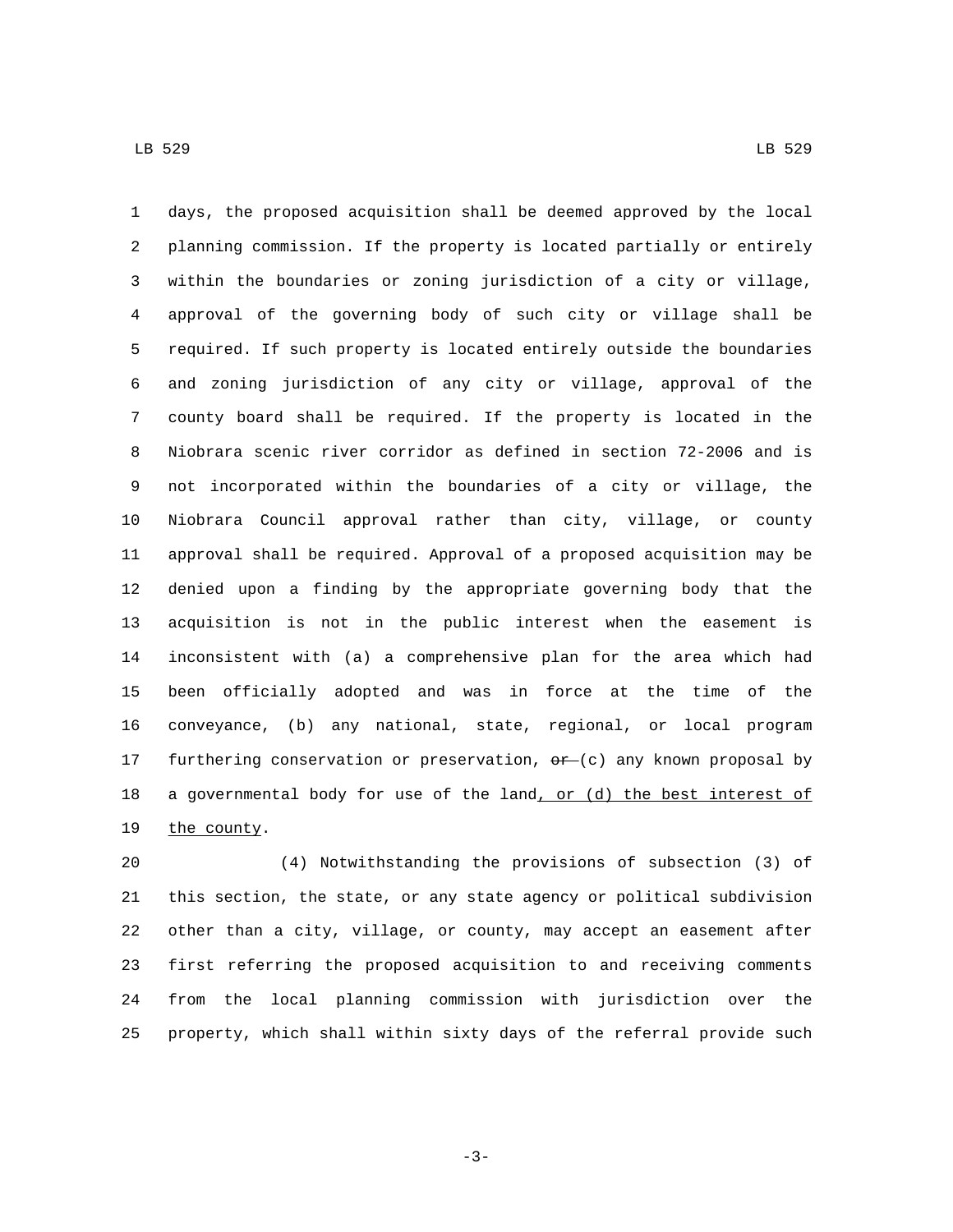comments regarding the conformity of the proposed acquisition to comprehensive planning for the area. If such comments are not received within sixty days, the proposed acquisition shall be deemed approved by the local planning commission.4

 Sec. 2. Section 76-2,114, Reissue Revised Statutes of 6 Nebraska, is amended to read:

 76-2,114 (1) Unless a conservation or preservation easement is otherwise modified or terminated according to the terms of the easement or the provisions of sections 76-2,111 to 76-2,118, the owner of the subject real property or the holder of the easement may petition the district court in which the greater part of the servient estate is located for modification or termination of the easement. The court may modify or terminate the easement pursuant to this section only if the petitioner establishes that it is no longer in the public interest to hold the easement or that the easement no longer substantially achieves the conservation or preservation purpose for which it was created. No comparative economic test shall be used to determine whether the public interest or the conservation or preservation purpose of the easement is still being served. No modification shall be permitted which is in excess of that reasonably necessary to remedy the deficiency of the easement.

 (2) A conservation or preservation easement held by a charitable corporation or trust as defined in section 76-2,111 shall 24 be limited in duration to ten years. At least ninety days prior to 25 the expiration of ten years, the charitable corporation or trust

-4-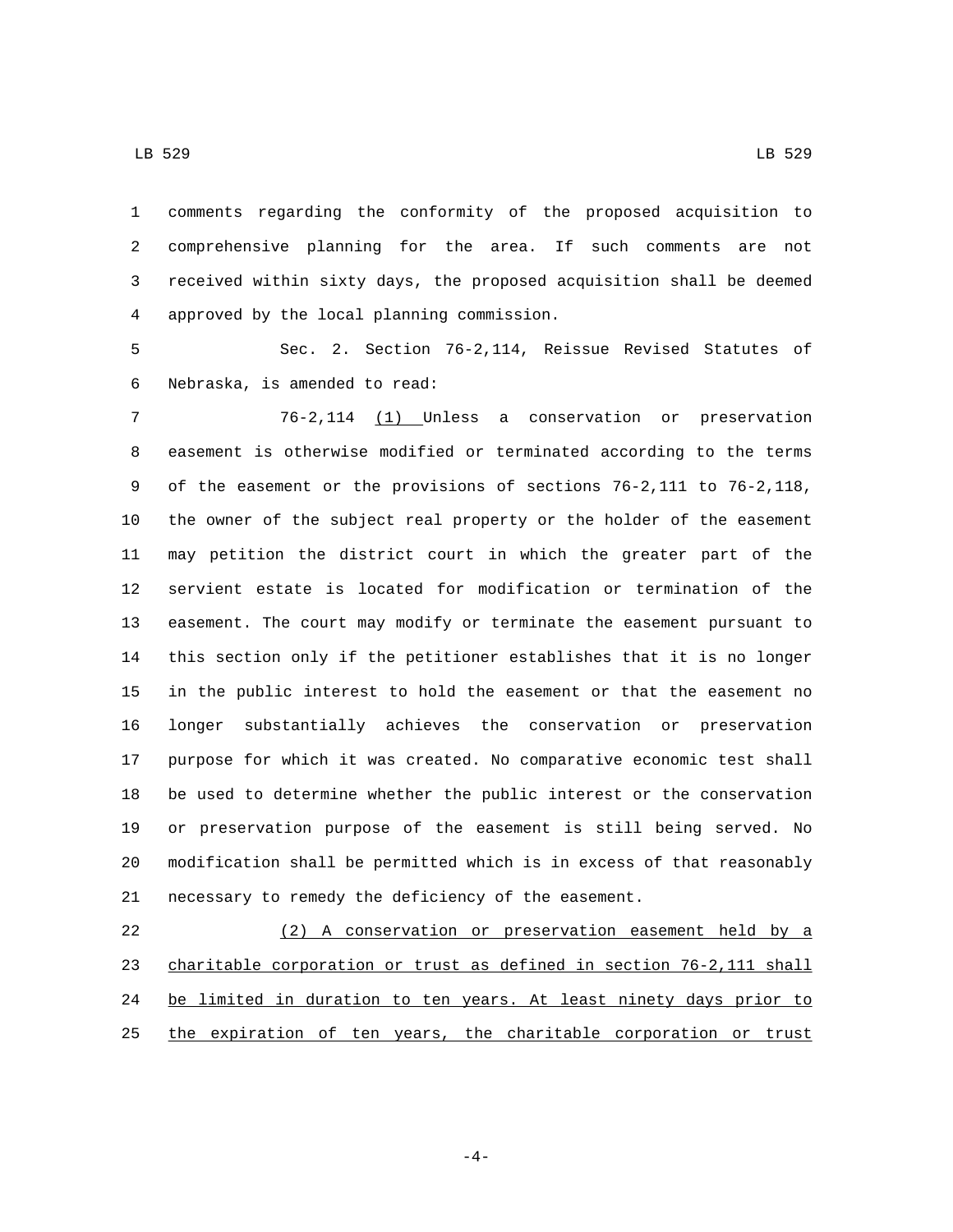| 1  | shall notify the county board in writing of the date of expiration          |
|----|-----------------------------------------------------------------------------|
| 2  | and whether it desires to continue the easement. Failure to provide         |
| 3  | such notice shall result in termination of the easement at the end of       |
| 4  | the ten-year period. Within sixty days after receipt of the notice,         |
| 5  | the county board shall hold a public hearing and determine whether to       |
| 6  | continue or deny the easement.                                              |
| 7  | Sec. 3. Section 81-15,173, Reissue Revised Statutes of                      |
| 8  | Nebraska, is amended to read:                                               |
| 9  | 81-15,173 The board shall have and may exercise the                         |
| 10 | following powers and duties:                                                |
| 11 | (1) Adopt bylaws to govern the proceedings of the board;                    |
| 12 | (2) Keep records, conduct hearings, and adopt<br>and                        |
| 13 | promulgate rules and regulations to carry out its duties<br>and             |
| 14 | implement the Nebraska Environmental Trust Act;                             |
| 15 | (3) Contract with the Game and Parks Commission for                         |
| 16 | administrative support;                                                     |
| 17 | (4) Contract with governmental and private agencies to                      |
| 18 | receive services and technical assistance;                                  |
| 19 | (5) Contract with governmental and private agencies to                      |
| 20 | provide services and technical assistance;                                  |
| 21 | (6) Establish environmental categories for use of the                       |
| 22 | funds and develop an appropriate rating system for each category;           |
| 23 | (7) Establish ad hoc advisory boards and subcommittees;                     |
| 24 | (8) Sponsor or assist environmental proposals pertaining                    |
| 25 | environmental categories of the board,<br>including<br>issuing<br>the<br>to |

-5-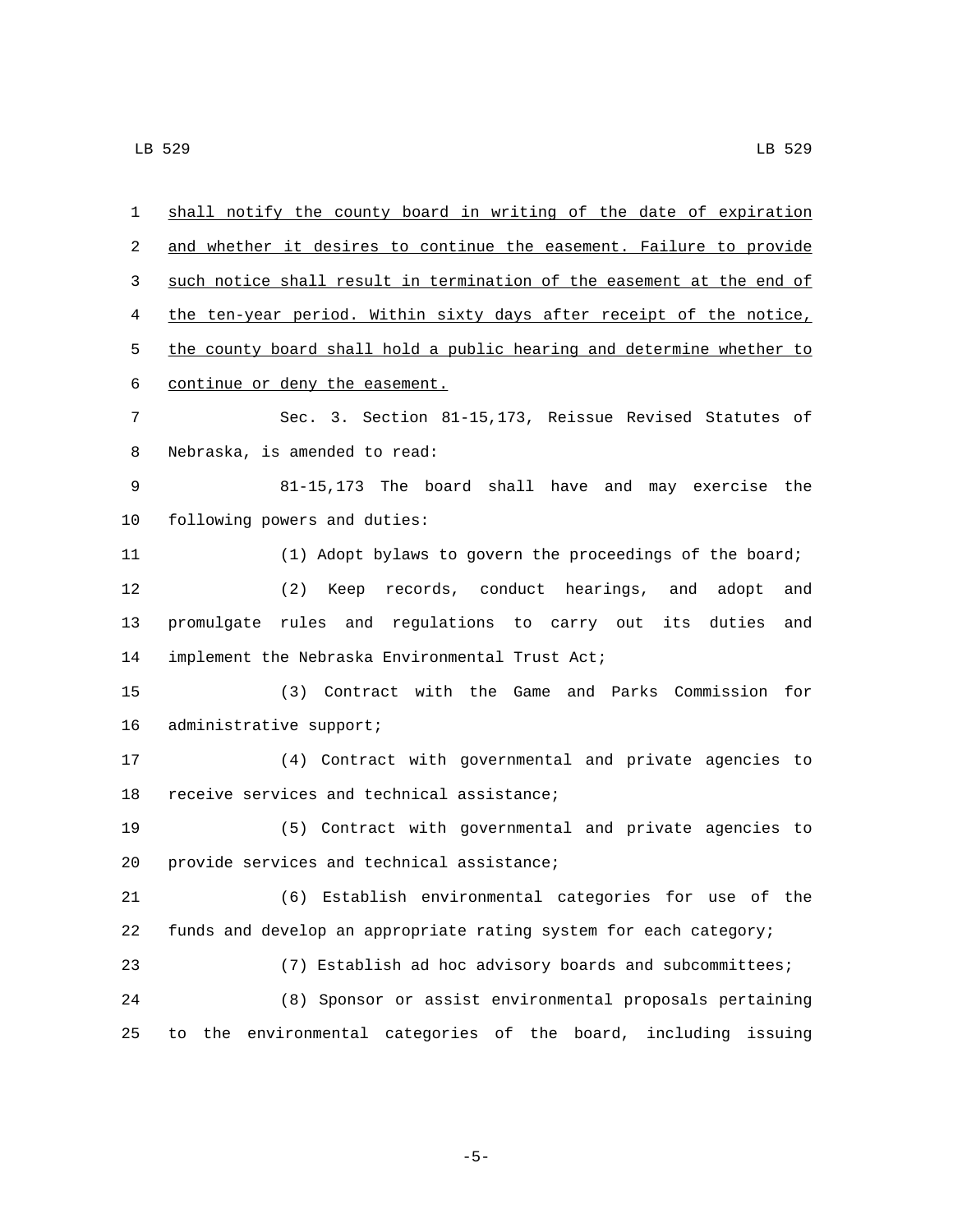grants to agencies, organizations, and persons engaged in the 2 purposes of the trust; (9) Cooperate with or assist any unit of the state, any political subdivision, or any private, public, or federal agency, foundation, or person in furtherance of the purposes of the trust; (10) Acquire and dispose of personal property in 7 furtherance of the purposes of the trust; and (11) Apply for or accept any gift, grant, bequest, royalty, or donation, designate the fund to which it will be credited, and expend the proceeds in furtherance of the purposes of 11 the trust. 12 The board shall not hold property in fee nor shall it 13 obtain easements. Sec. 4. Section 81-15,176, Reissue Revised Statutes of 15 Nebraska, is amended to read: 81-15,176 (1) Subject to subsection (3) of this section, the board shall establish environmental categories of projects eligible for funding by the trust. The board, after allowing opportunity for public comment, shall designate as categories those environmental goals which most affect the natural physical and biological environment in Nebraska, including the air, land, ground water and surface water, flora and fauna, prairies and forests, wildlife and wildlife habitat, and areas of aesthetic or scenic values. In designating environmental categories, the board shall attempt to focus on the areas which promise the greatest

-6-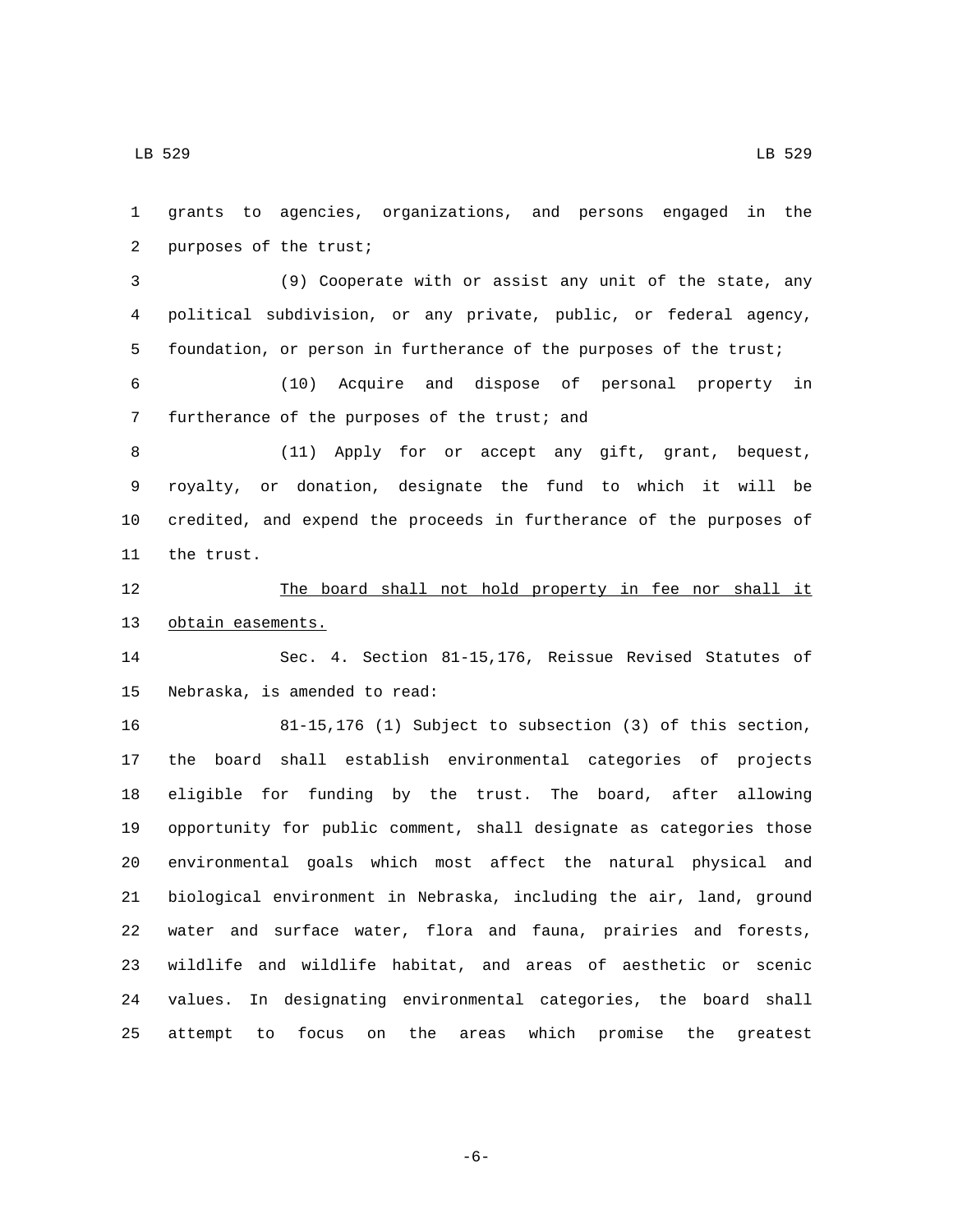LB 529 LB 529

 opportunities for effective action to achieve and preserve the future environmental quality in the state. The board shall establish categories for five-year periods beginning July 1, 1995. The board may establish annual priorities within the five-year categories. The board shall provide for public involvement in developing the categories for such five-year periods and any priorities within these categories, including, but not limited to, public meetings in each of 8 the three congressional districts.

 (2) The board shall establish criteria for determining the eligibility of projects for grant assistance, which criteria 11 shall include the following:

 (a) The grants shall not provide direct assistance to regulatory programs or to implement actions mandated by regulations 14 except remediation;

 (b) No more than sixty percent of grant allocations in any year shall assist remediation of soils or ground water, and no grants for this purpose shall occur unless all other available sources of funding are, in the opinion of the board, being 19 substantially utilized;

 (c) No more than ten percent of the grant allocations in any year shall be used by the recipients for land purchases and 22 easements;

 (d) Only political subdivisions shall use grant 24 allocations for land acquisition;

25  $(e)$  (e) The grants shall not pay for projects which

-7-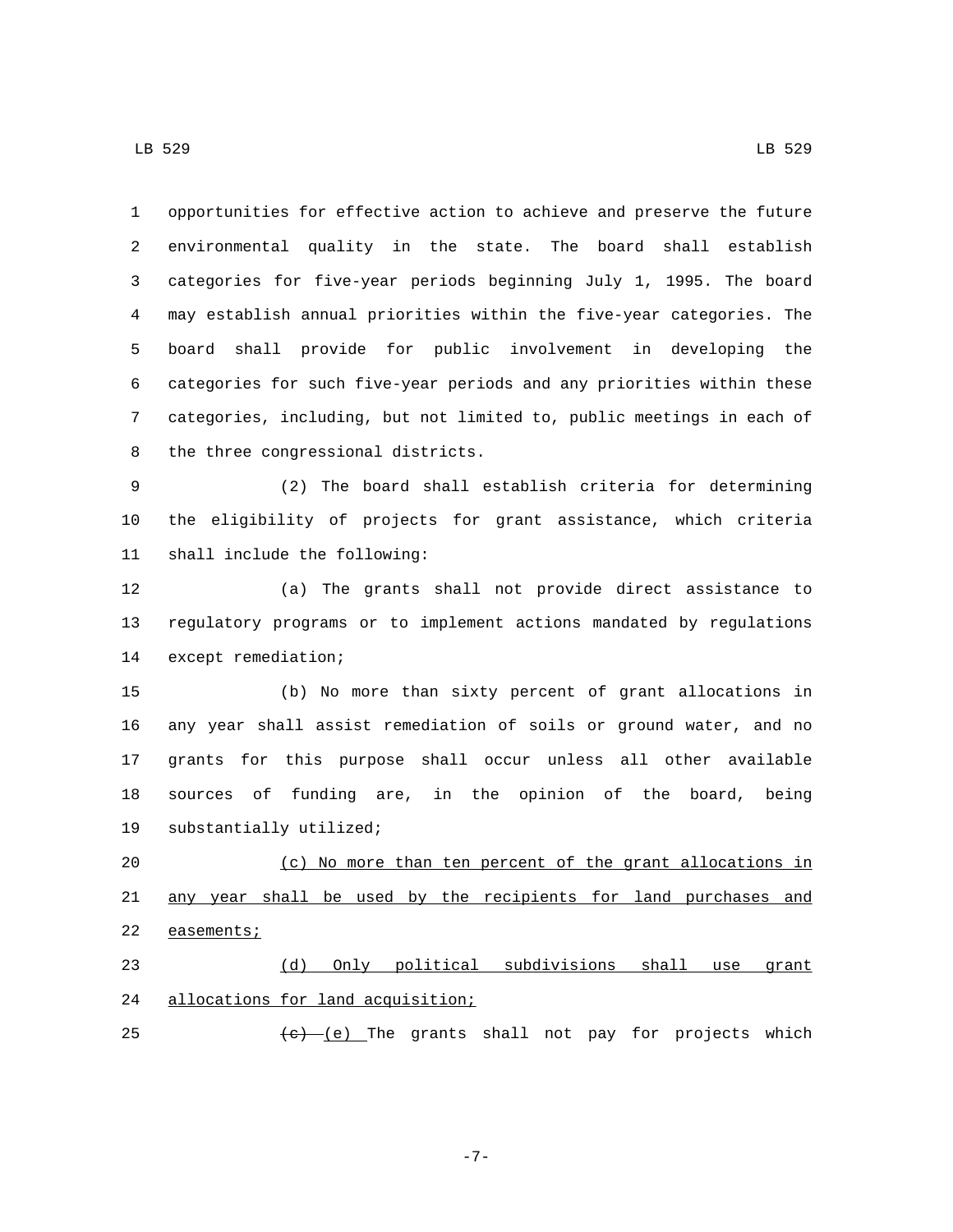2 environmental damage;  $(d)$   $(f)$  The grants shall not pay for projects which have direct beneficiaries who could afford the costs of the benefits 5 without experiencing serious financial hardship;  $(e)$  (g) The grants should assist those projects which offer the greatest environmental benefits relative to cost;  $(f)$  (h) The grants should assist those projects which 9 provide clear and direct environmental benefits;  $\frac{1}{9}$  (i) The grants should assist those projects which will make a real contribution to achieving the board's environmental 12 categories;  $+h$   $(j)$  The grants should assist those projects which 14 offer the greatest public benefits; and  $\frac{(i)}{(i)}$  The grants shall not pay for land or easements acquired without the full and express consent of the landowner. (3) Until the first five-year categories become effective on July 1, 1995, the board shall observe the following categories for 19 allocating grants: (a) Critical habitat areas, including wetlands acquisition, preservation, and restoration and acquisition and easements of areas critical to rare or endangered species; (b) Surface water quality, including actions to preserve 24 lakes and streams from degradation; (c) Ground water quality, including fostering best

1 provide primarily private benefits or relieve private liability for

-8-